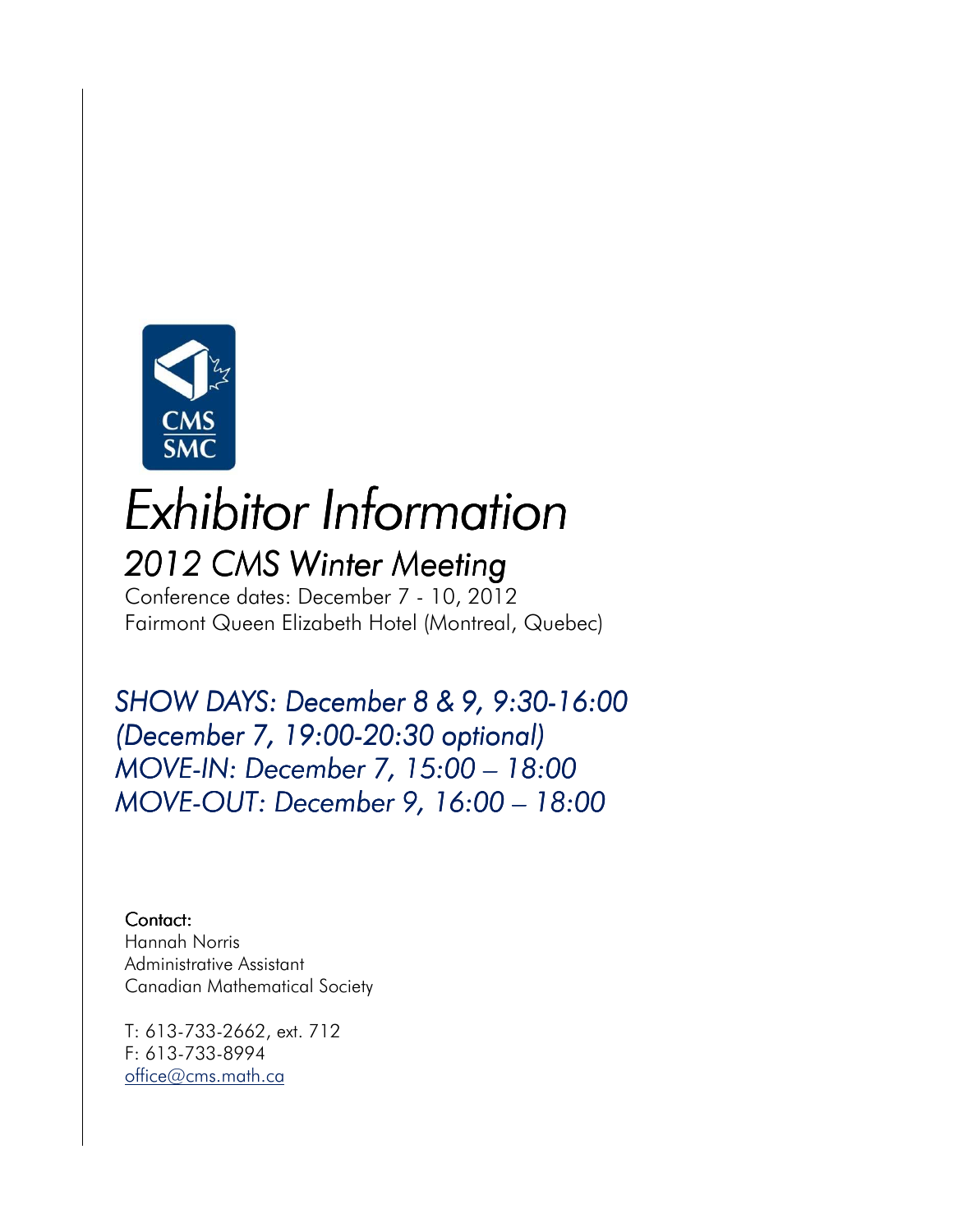# 2012 CMS Summer Meeting

#### **About CMS**

The Canadian Mathematical Society (CMS) is a non-profit organization. The goal of the Canadian Mathematical Society is to promote and advance the discovery, learning and application of mathematics. The CMS organizes two Mathematics conferences per year one in June and December, as well as a Mathematics Education Forum and joint meetings with the Societies of other countries every 2-3 years.

#### About CMS Meetings

Meetings of the Canadian Mathematical Society are hosted by a local university and bring together some of the most internationally respected researchers and mathematicians.

The program for the 2012 CMS Winter Meeting will include 26 scientific sessions and 10 plenary, prize and public lectures. The conference provides an excellent opportunity to present mathematically oriented products and services and for networking with the mathematical community. Expected attendance is 525-550.

#### Attendees Attendees Profile

| 2005 June, Waterloo      | 540 |
|--------------------------|-----|
| 2005 December, Victoria  | 400 |
| 2006 June, Calgary       | 300 |
| 2006 December, Toronto   | 430 |
| 2007 June, Winnipeg      | 450 |
| 2007 December, London    | 450 |
| 2008 June, Montreal      | 800 |
| 2008 December, Ottawa    | 480 |
| 2009 June, St. John's    | 400 |
| 2009 December, Windsor   | 400 |
| 2010 June, Fredericton   | 400 |
| 2010 December, Vancouver | 440 |
| 2011 Edmonton            | 325 |
| 2011 Toronto             | 525 |

| Professors                          | ለበ%               |
|-------------------------------------|-------------------|
| Graduate/Undergraduate Students 15% |                   |
| Postdoctoral Students               | 10%               |
| Teachers                            | 4%                |
| Public Sector                       | 2%                |
| Other                               | 9%                |
| Canada<br>USA<br>International      | 70%<br>20%<br>10% |
|                                     |                   |

Exhibit information and all related forms are also available at www.cms.math.ca.

### Fairmont Queen Elizabeth Hotel (Montreal, Quebec) – December 8 & 9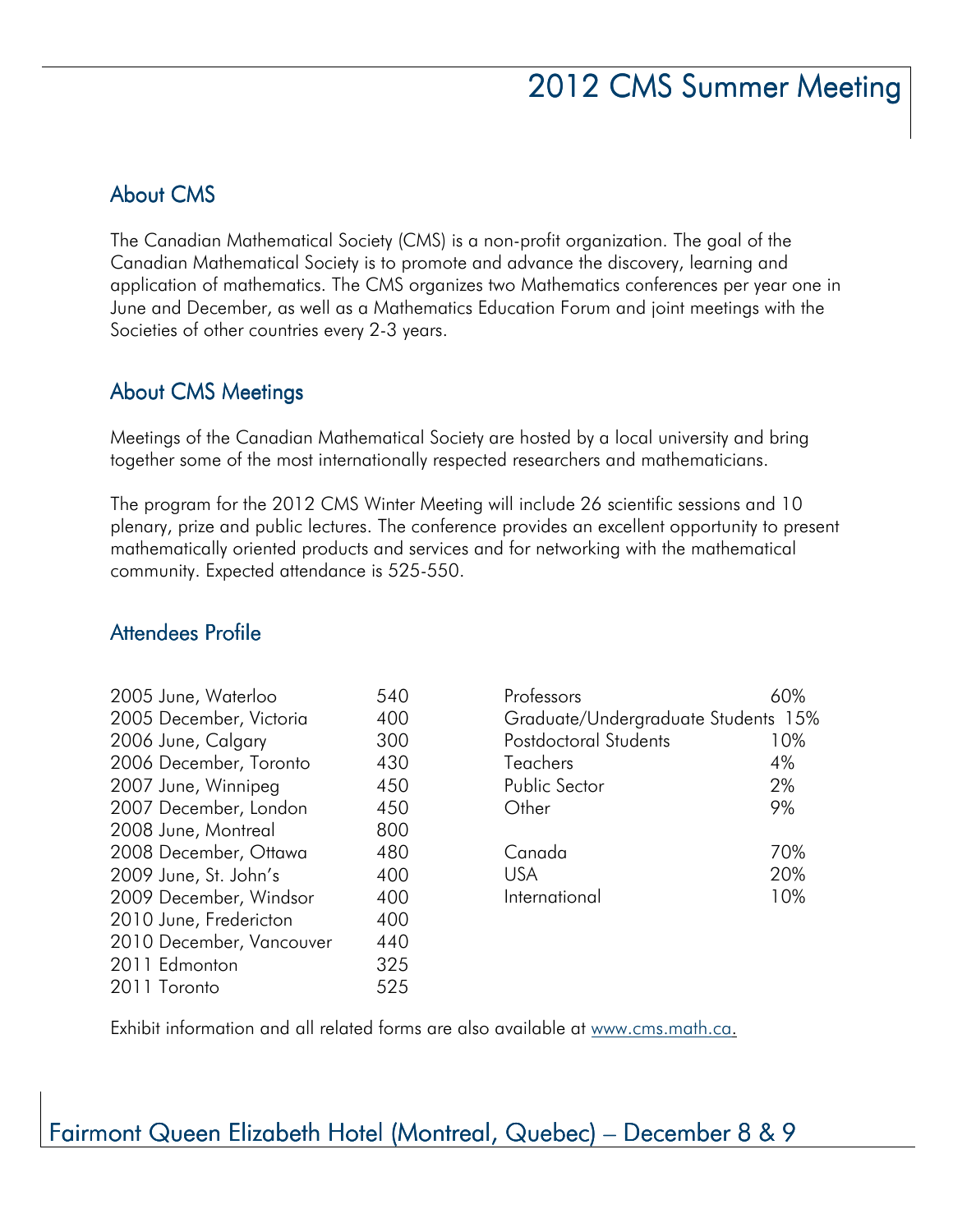### 2012 CMS Summer Meeting

#### **Booth Specifications**

10' x 10' exhibit space, 8' back wall, 3' sidewalls

- Three 6' draped tables
- Two upholstered chairs

- Company listing in the printed program an on the conference web site

#### Cost

\$400.00 CMS Members \$500.00 Non-Members This includes two badges and admission for two to the Welcome Reception (additional badges are \$30.00 each).

#### **Registration**

Please include the names of your company representatives on the Contract for Exhibit Space. There is a charge of \$30 CDN per each additional badge requested over the two per booth. Representatives planning to attend sessions do not qualify as exhibitors and are required to pay the appropriate registration fee. Exhibit space is assigned on a first-come, first served basis

#### Accommodations

Exhibitors must make their own arrangements for accommodation. Accommodation information can be found on the CMS website at www.cms.math.ca. International exhibitors should be aware that all payments for housing must be made in Canadian currency, and balances paid through credit cards will be reflected as such.

If your exhibit staff has not yet been selected, it may still be possible to reserve a number of rooms in advance with a credit card guarantee, using tentative names and arrival and departure dates. The correct names of individuals as well as arrival and departure dates may be submitted later. Please note that reservations must be made under individual names; hotels will not accept reservations under a company name.

#### Social Events

All events will be taking place at the Fairmont Queen Elizabeth Hotel in Montreal. The Welcome Reception is held on Friday, December 7 at 18:00, next to the exhibit booths; admission to this event is complimentary for exhibitors. Exhibitors are encouraged to staff their booth during this event as well.

A Banquet is scheduled for Sunday, December 9, commencing at 19:15; tickets are available at \$65 each. Coffee and juice will be available in the exhibit area during the scheduled breaks.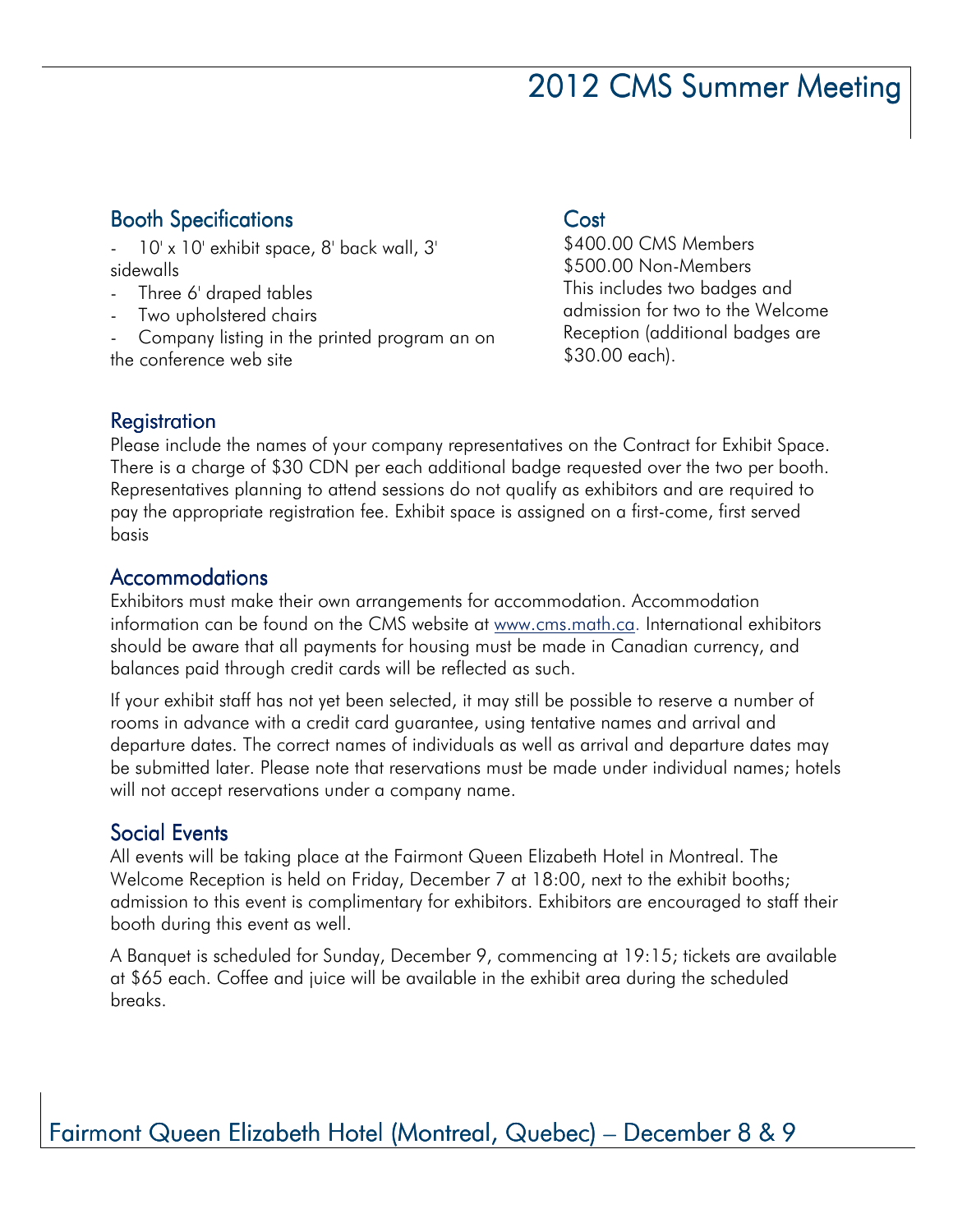## 2012 CMS Summer Meeting

#### Shipping

Advance Shipments can be sent directly to the hotel. All boxes should clearly indicate the Exhibitor's name and total number of boxes in the shipment.

Packages, crates, and boxes should arrive no earlier than Monday, December 3.

GES will be the official decorator and an Exhibitor Service Kit will be distributed via email as soon as it becomes available.

Exhibitors may, of course, handle their own material if they so choose. These arrangements must be made in advance of move-in. Exhibitors who do NOT use the services of the official decorator must be prepared to supply their own labor, dollies, etc. for set-up and dismantling.

Please DO NOT send materials to the CMS Executive Office or the university. We will not take responsibility for shipping them to the exhibit site.

#### International Shipping

Livingston Event Logisticshas been appointed as official customs broker for this event. For all customs and shipping needs, we recommend that you deal directly with Livingston. They will advise on how best to ship goods and will assist exhibitors in the completion of customs documents.

For customs related inquiries please contact Diane Labbe-Deegan (dlabbe@mend.com, phone: 514-987-2700 ext. 23).

Please notify Livingston in advance if you are bringing commercial goods with you on the plane or driving your own vehicle into Canada. This will permit Livingston to supply you with the appropriate customs forms and advise their border offices of your crossing.

Arrangements should be made at least 20 days prior to the deadline date. The cost for this service is not included in the decorator Material Handling fees.

#### Return Shipment - Domestic and International

Each box of the return shipment has to be marked with the return shipping address and the number of boxes or crates being shipped and the correctly filled out Bill of Landing has to be taped to one of the boxes.

The hotel will store the freight until the carrier of your choice can pick it up no later than one week after the show ends. It is up to the exhibitor to make pick up arrangements with the carrier.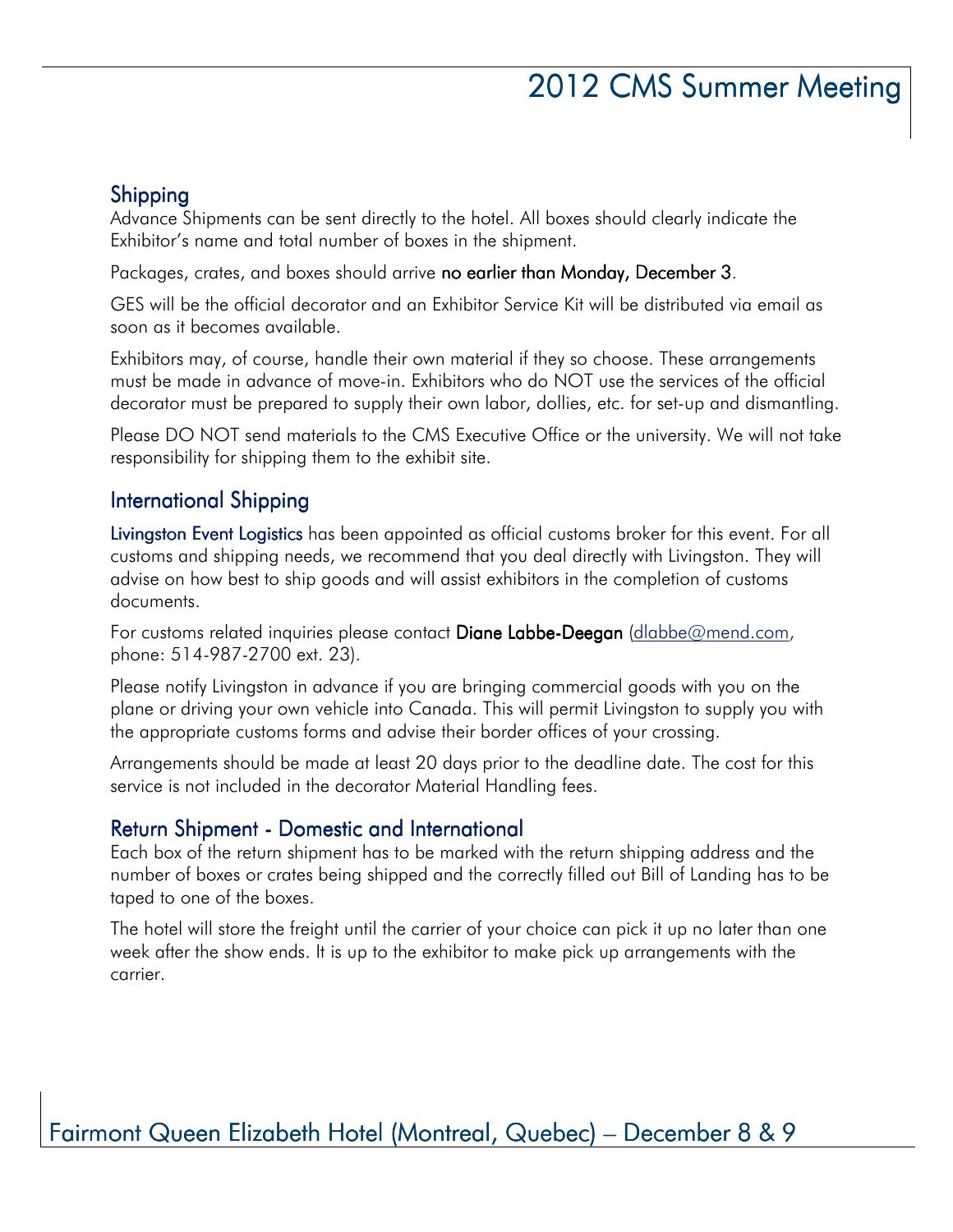#### Rules of Exhibiting Please review the rules for exhibiting before signing the Exhibit Contract.

Terms of Agreement - The contract for Exhibit Space properly executed by the exhibitor and accepted in writing by the Canadian Mathematical Society shall be considered a binding agreement between the two parties and subject to the rules stated herein. Space will be assigned in order of receipt of contracts accompanied by payment.

**Exhibitor Services** - An exhibitors' services kit will be sent directly by the official decorator. This kit will contain forms and rates for the various services offered by the official contractors. Please contact the decorator directly with any questions regarding the service kits. Exhibitor services will be available by the official contractor throughout move-in and move-out periods.

Use of Display Space - All demonstration and distribution of literature and promotional materials must be confined to the limits of the exhibitor's booth or assigned table display space. Exhibitors who need to store boxes behind their display must keep them out of the attendee's line of sight for a professional appearance. Exhibits may not obstruct the view of adjacent booths.

Security – Exhibitors are required to keep an attendant in their booths during the exhibit hours. After exhibit hours, only those exhibitors properly identified and with permission from the Exhibits Coordinator may enter the exhibit area. Otherwise, exhibitors may not have access to the exhibit area until one hour prior to the daily opening of the exhibit.

Electrical /Lighting - Adequate overhead illumination is provided. Exhibitors requiring any special electrical supply should contact the Decorator to make special arrangements. Lighting by use of lanterns and candles is prohibited.

Building Protection - Nothing shall be rested against, pasted on, tacked, nailed, or otherwise attached to columns, walls, or floors. Exhibitors who violate this restriction will be required to pay for damage.

Fire & Safety - All material used for draping and/or skirting is fire retardant in accordance with fire regulations. Combustible decorations cannot be used in any manner. Exhibitors agree to notify the organisers immediately of any loose carpeting, unstable shelving or any other unsecured material within their booth area. Exhibitors also agree to maintain all exhibit material within their booth dimensions, including chairs, counters, balloons, etc.

Inability to Perform - In the event of fire, strikes, or other uncontrollable circumstances rendering the exhibit area unfit or unavailable for use, this contract will not be binding.

Cancellation - A penalty charge of \$100 per booth will be applied for booths cancelled before November 15, 2012. Refunds will not be issued for booths cancelled after November 15, 2012.

Fairmont Queen Elizabeth Hotel (Montreal, Quebec) – December 8 & 9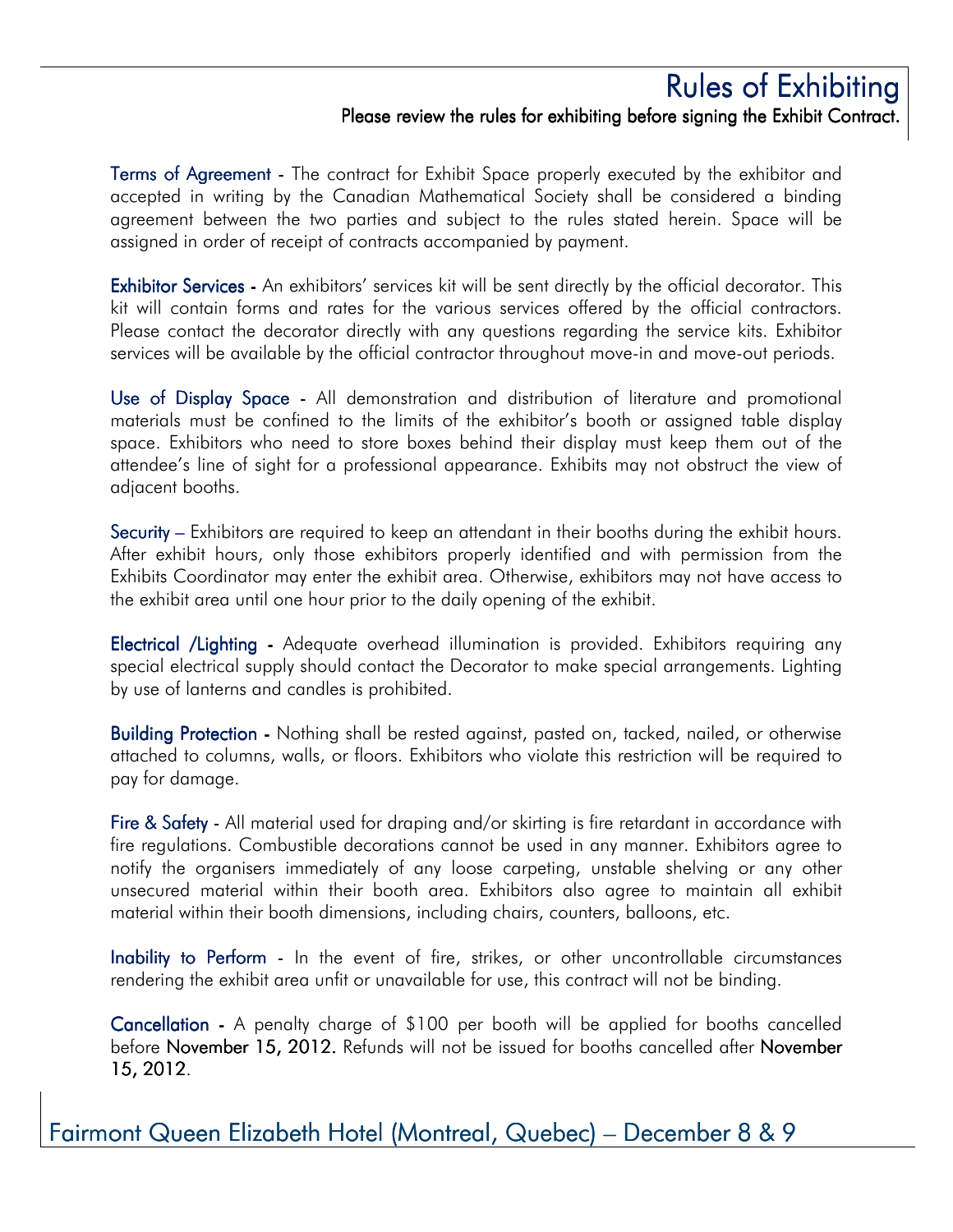#### Rules of Exhibiting Please review the rules for exhibiting before signing the Exhibit Contract.

Liability - It is agreed that exhibitors shall assume all responsibility for any loss, damage, or injury that they shall have or cause, and that they shall indemnify and hold harmless the Canadian Mathematical Society, Livingston, and the official decorator from all liability which may ensue, from any cause.

Joint Book Contracts - The CMS is not liable for any loss of, or damage to, any of the materials displayed at the Joint Book Exhibit. Materials will be donated to the sponsoring university at the end of the meeting. This booth cannot be attended and/or staffed by any representative of participating publishers. CMS are not responsible for any shipment of Joint Books Exhibit material not received at the meeting. All fees are non refundable.

Program Advertizing - The Conference Program contains a detailed schedule of all meeting activities, talks and related abstracts, and will be distributed on-site to all participants. The overall size of the program is 8 1/2" x 11".

#### Deadlines:

October 15, 2012 The completed form and payment have to be received. November 1, 2012 PDF of artwork has to be received by meetings@cms.math.ca.

Registration Package Insert - The Registration Package contains the Conference Program, badge, receipt, meal tickets and local information. It is distributed on-site and presents a great opportunity to advertise new products and draw meeting attendees to your exhibit.

#### Deadlines:

November 15, 2012 The completed form and payment have to be received at the CMS office.

November 30, 2012 450 copies of the flyer have to be received on-site.

Fairmont Queen Elizabeth Hotel (Montreal, Quebec) – December 8 & 9